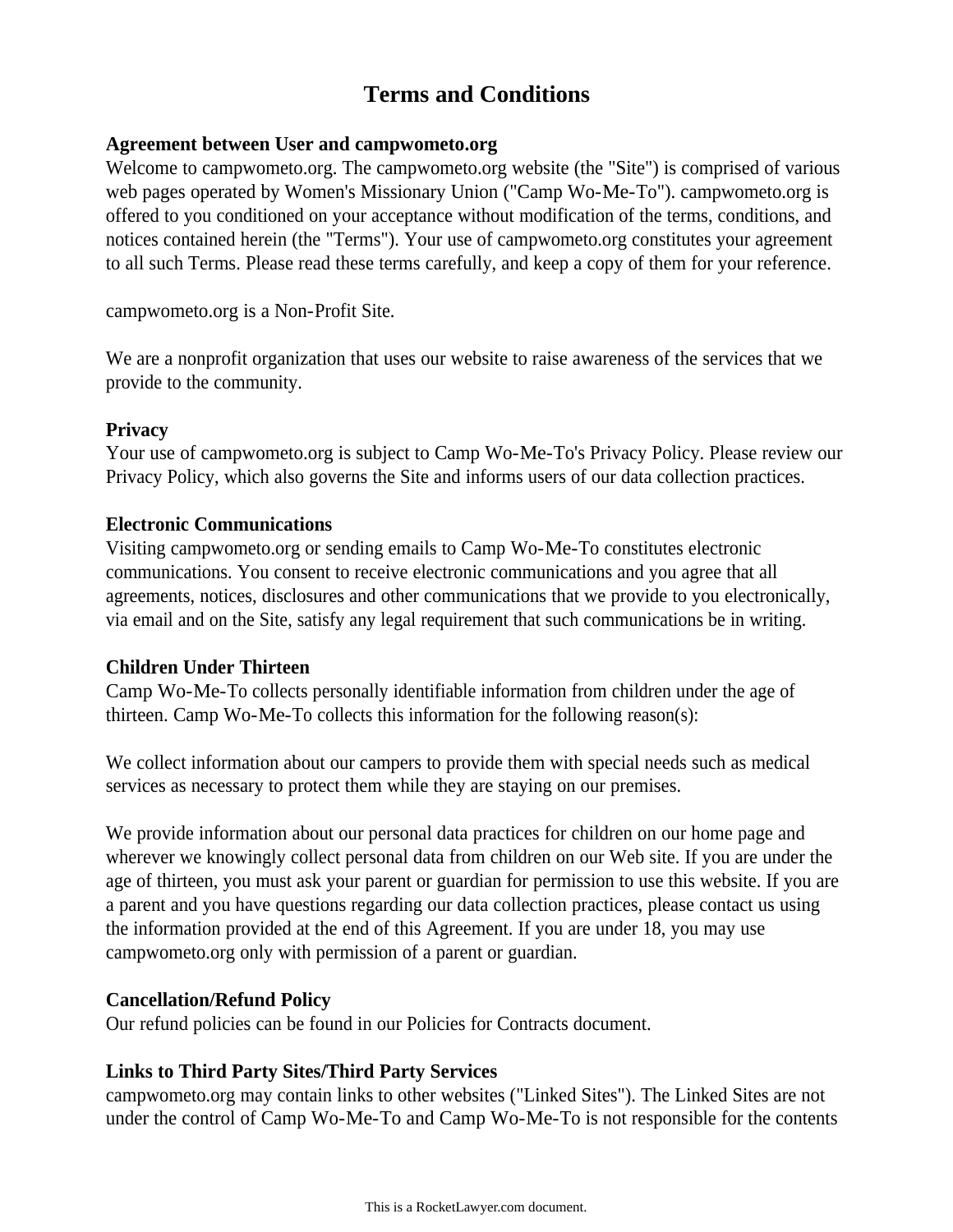of any Linked Site, including without limitation any link contained in a Linked Site, or any changes or updates to a Linked Site. Camp Wo-Me-To is providing these links to you only as a convenience, and the inclusion of any link does not imply endorsement by Camp Wo-Me-To of the site or any association with its operators.

Certain services made available via campwometo.org are delivered by third party sites and organizations. By using any product, service or functionality originating from the campwometo.org domain, you hereby acknowledge and consent that Camp Wo-Me-To may share such information and data with any third party with whom Camp Wo-Me-To has a contractual relationship to provide the requested product, service or functionality on behalf of campwometo.org users and customers.

# **No Unlawful or Prohibited Use/Intellectual Property**

You are granted a non-exclusive, non-transferable, revocable license to access and use campwometo.org strictly in accordance with these terms of use. As a condition of your use of the Site, you warrant to Camp Wo-Me-To that you will not use the Site for any purpose that is unlawful or prohibited by these Terms. You may not use the Site in any manner which could damage, disable, overburden, or impair the Site or interfere with any other party's use and enjoyment of the Site. You may not obtain or attempt to obtain any materials or information through any means not intentionally made available or provided for through the Site.

All content included as part of the Service, such as text, graphics, logos, images, as well as the compilation thereof, and any software used on the Site, is the property of Camp Wo-Me-To or its suppliers and protected by copyright and other laws that protect intellectual property and proprietary rights. You agree to observe and abide by all copyright and other proprietary notices, legends or other restrictions contained in any such content and will not make any changes thereto.

You will not modify, publish, transmit, reverse engineer, participate in the transfer or sale, create derivative works, or in any way exploit any of the content, in whole or in part, found on the Site. Camp Wo-Me-To content is not for resale. Your use of the Site does not entitle you to make any unauthorized use of any protected content, and in particular you will not delete or alter any proprietary rights or attribution notices in any content. You will use protected content solely for your personal use, and will make no other use of the content without the express written permission of Camp Wo-Me-To and the copyright owner. You agree that you do not acquire any ownership rights in any protected content. We do not grant you any licenses, express or implied, to the intellectual property of Camp Wo-Me-To or our licensors except as expressly authorized by these Terms.

# **International Users**

The Service is controlled, operated and administered by Camp Wo-Me-To from our offices within the USA. If you access the Service from a location outside the USA, you are responsible for compliance with all local laws. You agree that you will not use the Camp Wo-Me-To Content accessed through campwometo.org in any country or in any manner prohibited by any applicable laws, restrictions or regulations.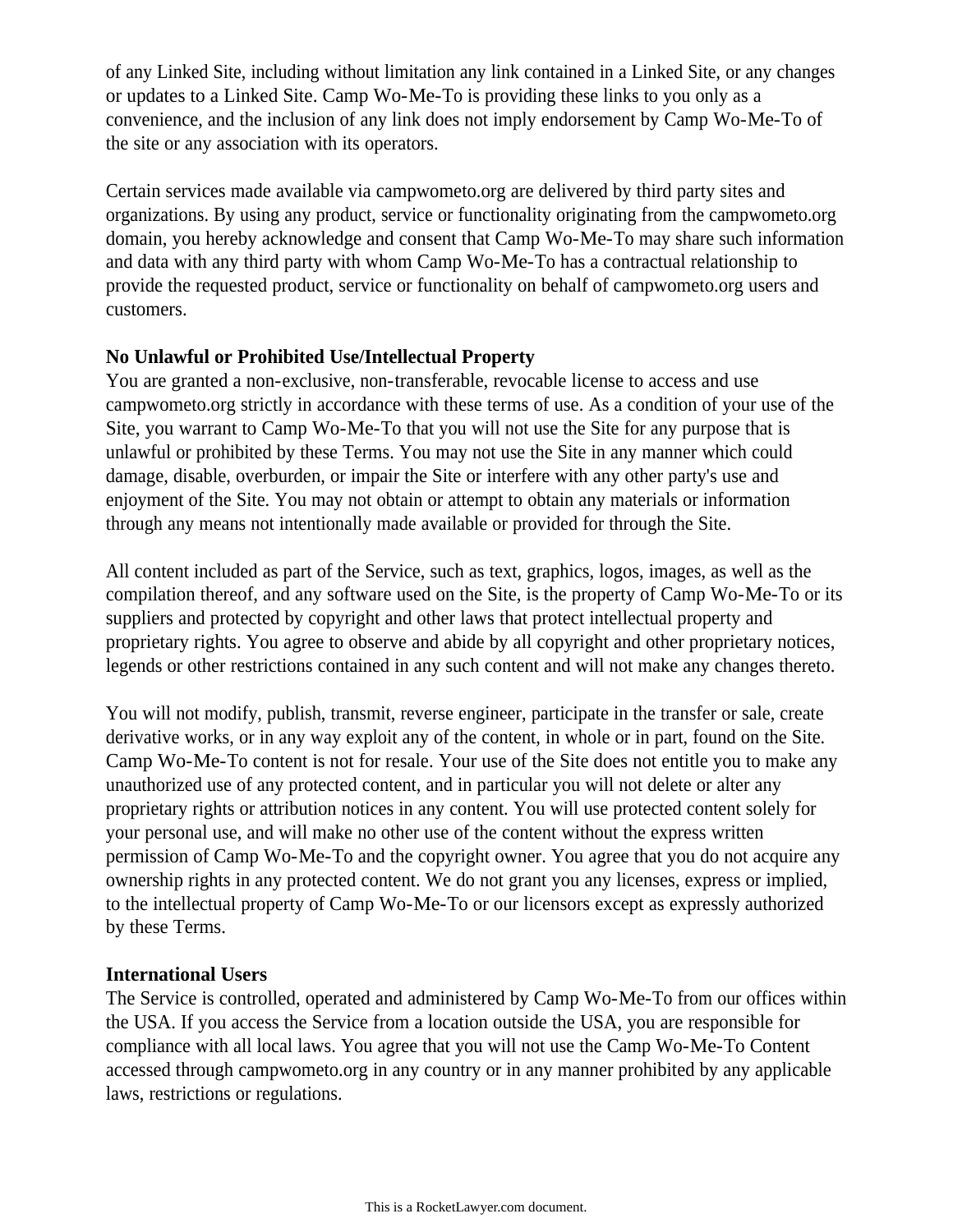### **Indemnification**

You agree to indemnify, defend and hold harmless Camp Wo-Me-To, its officers, directors, employees, agents and third parties, for any losses, costs, liabilities and expenses (including reasonable attorney's fees) relating to or arising out of your use of or inability to use the Site or services, any user postings made by you, your violation of any terms of this Agreement or your violation of any rights of a third party, or your violation of any applicable laws, rules or regulations. Camp Wo-Me-To reserves the right, at its own cost, to assume the exclusive defense and control of any matter otherwise subject to indemnification by you, in which event you will fully cooperate with Camp Wo-Me-To in asserting any available defenses.

#### **Arbitration**

In the event the parties are not able to resolve any dispute between them arising out of or concerning these Terms and Conditions, or any provisions hereof, whether in contract, tort, or otherwise at law or in equity for damages or any other relief, then such dispute shall be resolved only by final and binding arbitration pursuant to the Federal Arbitration Act, conducted by a single neutral arbitrator and administered by the American Arbitration Association, or a similar arbitration service selected by the parties, in a location mutually agreed upon by the parties. The arbitrator's award shall be final, and judgment may be entered upon it in any court having jurisdiction. In the event that any legal or equitable action, proceeding or arbitration arises out of or concerns these Terms and Conditions, the prevailing party shall be entitled to recover its costs and reasonable attorney's fees. The parties agree to arbitrate all disputes and claims in regards to these Terms and Conditions or any disputes arising as a result of these Terms and Conditions, whether directly or indirectly, including Tort claims that are a result of these Terms and Conditions. The parties agree that the Federal Arbitration Act governs the interpretation and enforcement of this provision. The entire dispute, including the scope and enforceability of this arbitration provision shall be determined by the Arbitrator. This arbitration provision shall survive the termination of these Terms and Conditions.

#### **Class Action Waiver**

Any arbitration under these Terms and Conditions will take place on an individual basis; class arbitrations and class/representative/collective actions are not permitted. THE PARTIES AGREE THAT A PARTY MAY BRING CLAIMS AGAINST THE OTHER ONLY IN EACH'S INDIVIDUAL CAPACITY, AND NOT AS A PLAINTIFF OR CLASS MEMBER IN ANY PUTATIVE CLASS, COLLECTIVE AND/ OR REPRESENTATIVE PROCEEDING, SUCH AS IN THE FORM OF A PRIVATE ATTORNEY GENERAL ACTION AGAINST THE OTHER. Further, unless both you and Camp Wo-Me-To agree otherwise, the arbitrator may not consolidate more than one person's claims, and may not otherwise preside over any form of a representative or class proceeding.

# **Liability Disclaimer**

THE INFORMATION, SOFTWARE, PRODUCTS, AND SERVICES INCLUDED IN OR AVAILABLE THROUGH THE SITE MAY INCLUDE INACCURACIES OR TYPOGRAPHICAL ERRORS. CHANGES ARE PERIODICALLY ADDED TO THE INFORMATION HEREIN. WOMEN'S MISSIONARY UNION AND/OR ITS SUPPLIERS MAY MAKE IMPROVEMENTS AND/OR CHANGES IN THE SITE AT ANY TIME.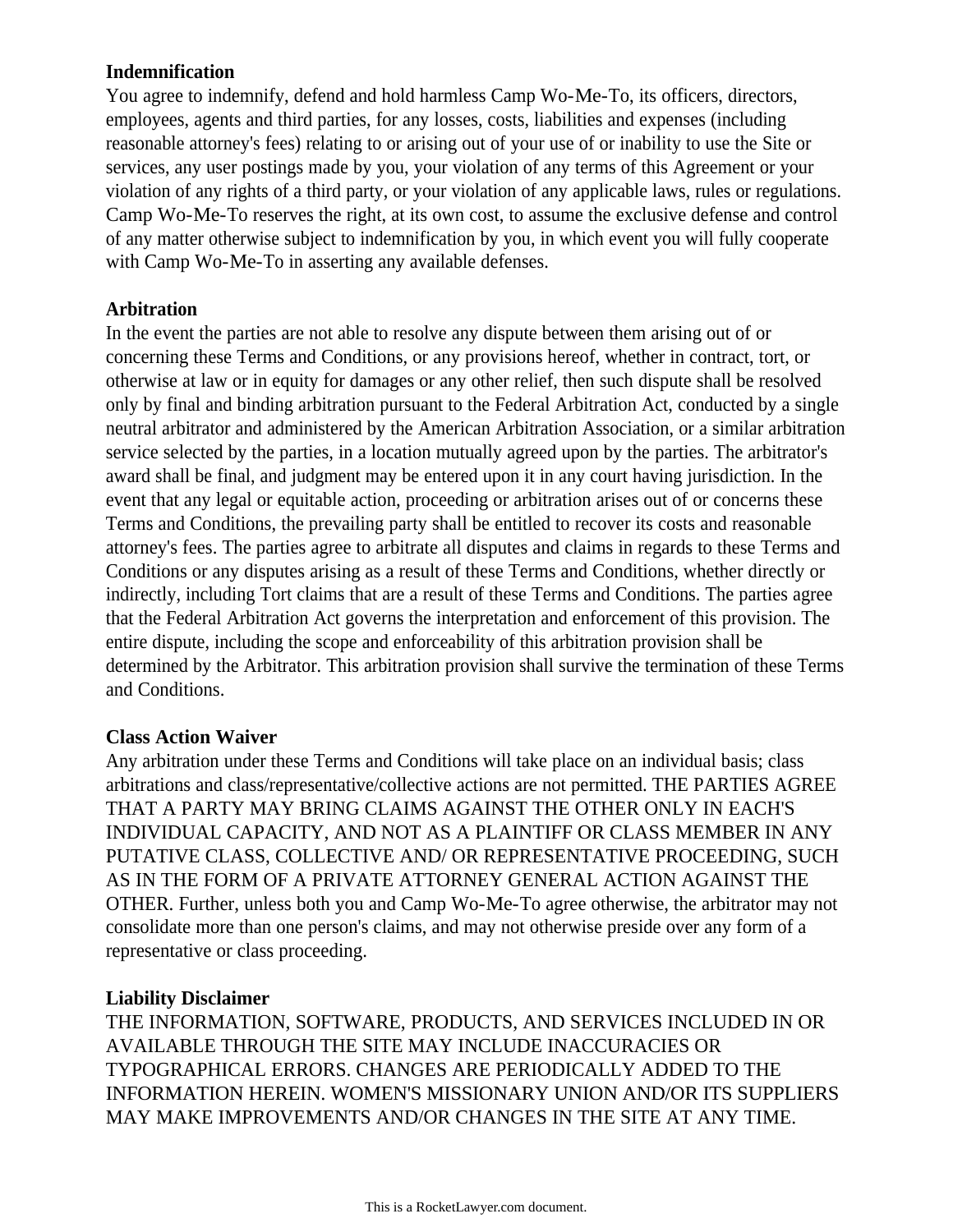WOMEN'S MISSIONARY UNION AND/OR ITS SUPPLIERS MAKE NO REPRESENTATIONS ABOUT THE SUITABILITY, RELIABILITY, AVAILABILITY, TIMELINESS, AND ACCURACY OF THE INFORMATION, SOFTWARE, PRODUCTS, SERVICES AND RELATED GRAPHICS CONTAINED ON THE SITE FOR ANY PURPOSE. TO THE MAXIMUM EXTENT PERMITTED BY APPLICABLE LAW, ALL SUCH INFORMATION, SOFTWARE, PRODUCTS, SERVICES AND RELATED GRAPHICS ARE PROVIDED "AS IS" WITHOUT WARRANTY OR CONDITION OF ANY KIND. WOMEN'S MISSIONARY UNION AND/OR ITS SUPPLIERS HEREBY DISCLAIM ALL WARRANTIES AND CONDITIONS WITH REGARD TO THIS INFORMATION, SOFTWARE, PRODUCTS, SERVICES AND RELATED GRAPHICS, INCLUDING ALL IMPLIED WARRANTIES OR CONDITIONS OF MERCHANTABILITY, FITNESS FOR A PARTICULAR PURPOSE, TITLE AND NON-INFRINGEMENT.

TO THE MAXIMUM EXTENT PERMITTED BY APPLICABLE LAW, IN NO EVENT SHALL WOMEN'S MISSIONARY UNION AND/OR ITS SUPPLIERS BE LIABLE FOR ANY DIRECT, INDIRECT, PUNITIVE, INCIDENTAL, SPECIAL, CONSEQUENTIAL DAMAGES OR ANY DAMAGES WHATSOEVER INCLUDING, WITHOUT LIMITATION, DAMAGES FOR LOSS OF USE, DATA OR PROFITS, ARISING OUT OF OR IN ANY WAY CONNECTED WITH THE USE OR PERFORMANCE OF THE SITE, WITH THE DELAY OR INABILITY TO USE THE SITE OR RELATED SERVICES, THE PROVISION OF OR FAILURE TO PROVIDE SERVICES, OR FOR ANY INFORMATION, SOFTWARE, PRODUCTS, SERVICES AND RELATED GRAPHICS OBTAINED THROUGH THE SITE, OR OTHERWISE ARISING OUT OF THE USE OF THE SITE, WHETHER BASED ON CONTRACT, TORT, NEGLIGENCE, STRICT LIABILITY OR OTHERWISE, EVEN IF WOMEN'S MISSIONARY UNION OR ANY OF ITS SUPPLIERS HAS BEEN ADVISED OF THE POSSIBILITY OF DAMAGES. BECAUSE SOME STATES/JURISDICTIONS DO NOT ALLOW THE EXCLUSION OR LIMITATION OF LIABILITY FOR CONSEQUENTIAL OR INCIDENTAL DAMAGES, THE ABOVE LIMITATION MAY NOT APPLY TO YOU. IF YOU ARE DISSATISFIED WITH ANY PORTION OF THE SITE, OR WITH ANY OF THESE TERMS OF USE, YOUR SOLE AND EXCLUSIVE REMEDY IS TO DISCONTINUE USING THE SITE.

# **Termination/Access Restriction**

Camp Wo-Me-To reserves the right, in its sole discretion, to terminate your access to the Site and the related services or any portion thereof at any time, without notice. To the maximum extent permitted by law, this agreement is governed by the laws of the State of Maryland and you hereby consent to the exclusive jurisdiction and venue of courts in Maryland in all disputes arising out of or relating to the use of the Site. Use of the Site is unauthorized in any jurisdiction that does not give effect to all provisions of these Terms, including, without limitation, this section.

You agree that no joint venture, partnership, employment, or agency relationship exists between you and Camp Wo-Me-To as a result of this agreement or use of the Site. Camp Wo-Me-To's performance of this agreement is subject to existing laws and legal process, and nothing contained